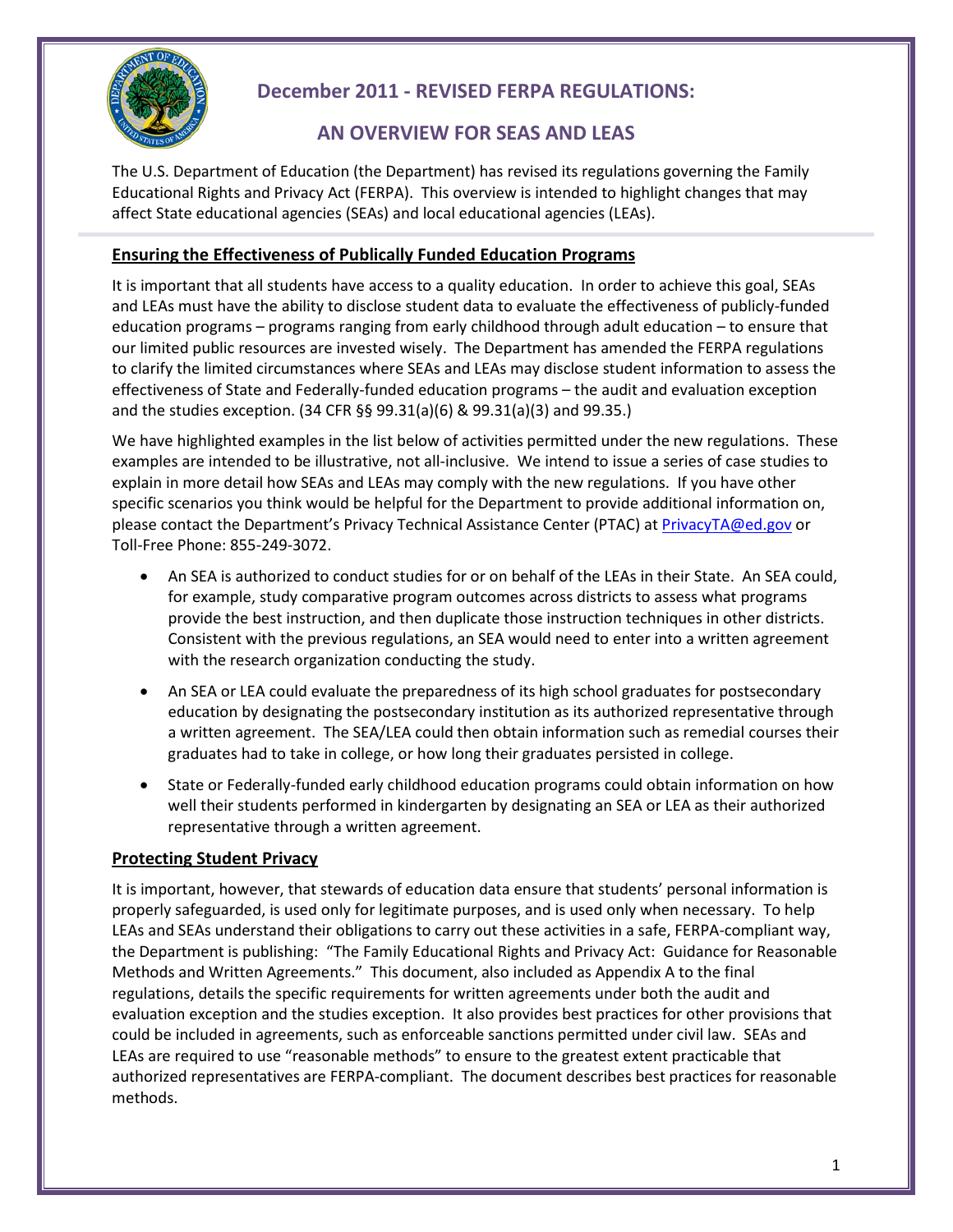Under the new regulations, the Department has stronger, more specific enforcement authority. SEAs and other entities (such as student loan guaranty agencies, student loan lenders or nonprofits) that receive Department funds and violate FERPA (regardless if they have students in attendance) are subject to Departmental enforcement. The type of enforcement action the Department may take will depend upon the circumstances behind the violation, and whether the violating entity receives Department funds. The preamble to the revised regulations provides additional details to clarify what types of enforcement actions are possible under various circumstances.

SEAs' and LEAs' responsibilities to appropriately protect student personal information extend beyond FERPA. In determining how the new regulations affect your school or district, it is also necessary to consult State and local laws and to consider the best practices for privacy, confidentiality, and data security.

### **Ensuring the Safety of Students**

#### *Changes to the Directory Information exception*

As in the past, if an LEA or school has a policy of disclosing directory information, it must give public notice to parents and eligible students of the types of information designated as directory information, and give them the right to opt out. The Department encourages LEAs and schools to properly designate directory information, as these designations make it easier to engage in mundane activities such as publishing yearbooks or creating graduation programs.

The revised regulations permit LEAs and schools to adopt limited directory information policies that allow the disclosure of directory information to specific parties, for specific purposes, or both. It is up to individual LEAs and schools to decide whether to adopt limited directory information policies and how to implement them.

• The Department has also changed the directory information exception to make clear that parents and eligible students may not, by opting out of directory information, prevent an LEA or school from requiring a student to wear or present a student ID or badge. The Department is not requiring LEAs or schools to establish policies mandating that students wear badges; these are individual decisions that LEAs and schools should make taking into account local circumstances.

#### **Providing Technical Assistance to SEAs and LEAs**

 $\overline{\phantom{0}}$ 

We recognize that SEAs and LEAs will need guidance to comply with the new FERPA regulations. The Department's Privacy Technical Assistance Center is available to SEAs and LEAs as the one-stop shop for technical assistance on the applicability of FERPA to State longitudinal data systems; how to use education data to assess program effectiveness, while protecting privacy and remaining FERPAcomplaint; and various other best practices for data security and governance. PTAC coordinates all of its FERPA-related work with the Department's Family Policy Compliance Office (FPCO)<sup>[1](#page-1-0)</sup>. This allows those seeking assistance from the Department on FERPA to get the benefit of the technical expertise of our FERPA-experts, with the ease of contacting the one-stop shop. If you would like technical assistance on this area of the law, or more information about the best practices for privacy, confidentiality, and data security, please contact PTAC at **PrivacyTA@ed.gov** or Toll-Free Phone: 855-249-3072.

<span id="page-1-0"></span> $1$  FPCO is the office designated by the Secretary of Education to carry out the administration of FERPA. FPCO also provides guidance to the field on FERPA, as well as handles the enforcement of the law, including the investigation of complaints by parents and students. To ease the burden of States and districts for contacting the Department on FERPA or other data security and confidentiality issues, we created PTAC. Questions on FERPA submitted to PTAC are vetted through FPCO. FPCO can be contacted directly at 1-800-872-5327 o[r http://www.ed.gov/fpco.](http://www.ed.gov/fpco)